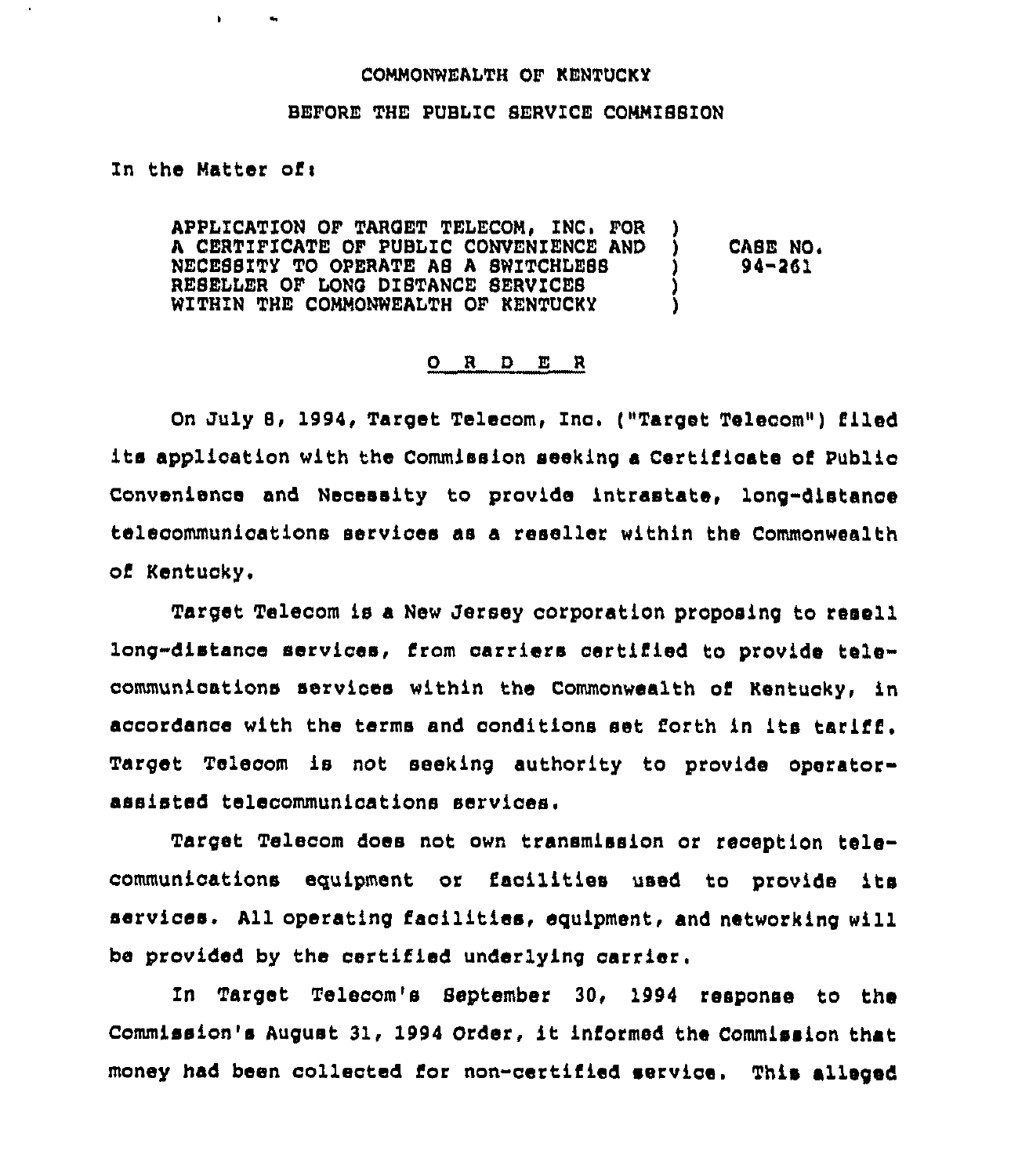violation was resolved in Case No. 95-013 by Commission Order dated February 22,  $1995.1$ 

 $\mathbf{a}^{\dagger}$  .

 $\sim$   $\sim$ 

The application provided by Target Telecom demonstrates its financial, managerial, and technical capability. The rates proposed should be approved as the fair, just, and reasonable rates to be charged.

The Commission, having considered the application, the information provided by Target Telecom, and being otherwise sufficiently advised. HEREBY ORDERS that:

1. Target Telecom be and it hereby is granted authority to provide intrastate, long-distance telecommunications services within the Commonwealth of Kentucky on and after the date of this Order.

Target Telecom shall comply with the provisions of the  $2.7<sub>2</sub>$ Orders in Administrative Case No. 323.<sup>2</sup>

Target Telecom's authority to provide service in this  $3.$ Commonwealth is strictly limited to those services described in this Order and Target Telecom's application.

4. The rates proposed by Target Telecom are hereby approved.

5. Within 30 days from the date of this Order, Target Telecom shall file its tariff sheets in accordance with 807 KAR

 $\mathbf{1}$ Case No. 95-013, Target Telecom, Inc. — Investigation Into the Alleged Violation of KRB 278.020 and KRS 278.160.

 $\mathbf{2}$ Administrative Case No. 323, An Inquiry Into IntraLATA Toll Competition, An Appropriate Compensation Scheme for Completion IntraLATA Calls by Interexchange Carriers, and WATS Jurisdictionality, Phase I, Order dated Nay 6, 1991.